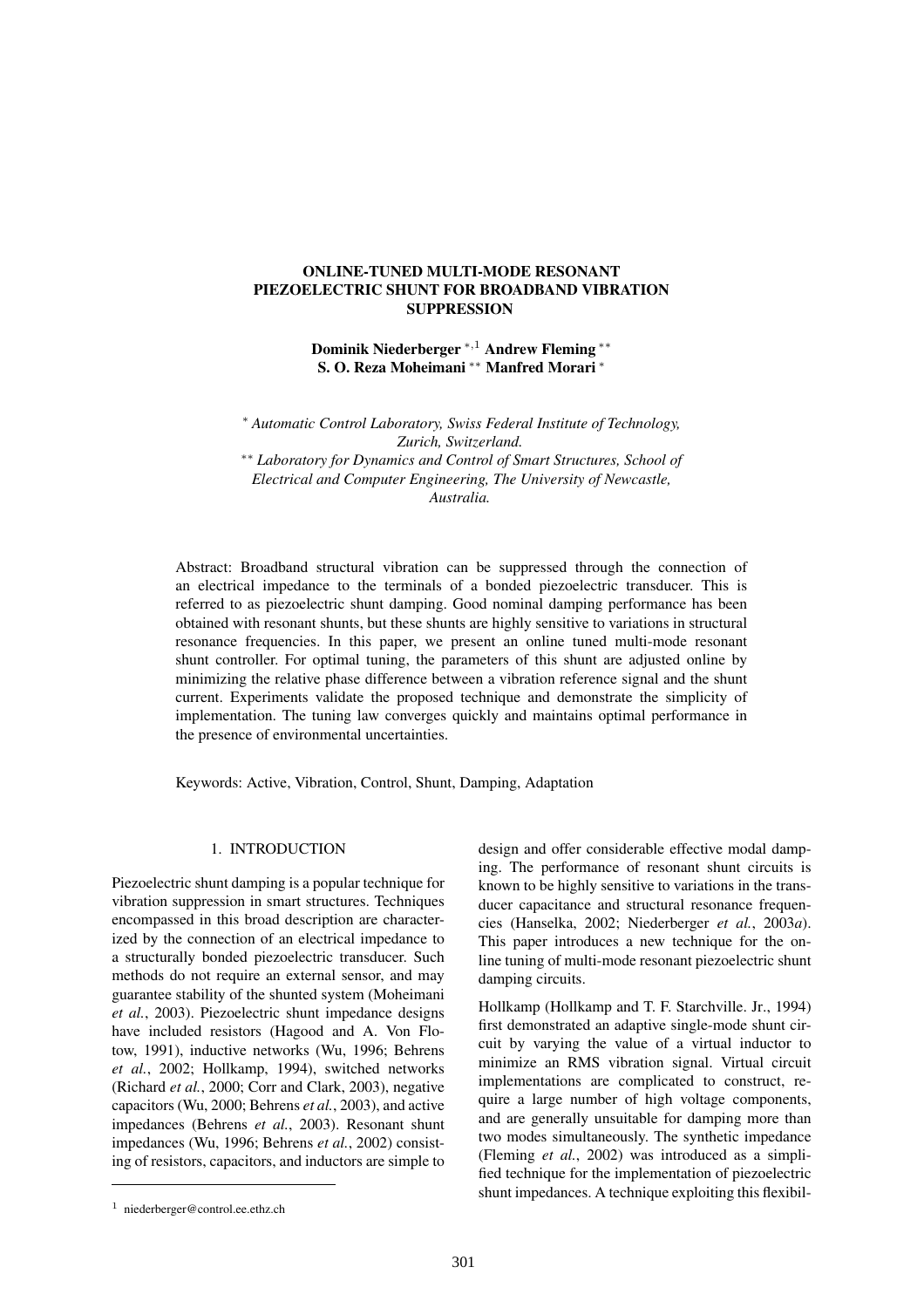

Figure 1. A general piezoelectric laminate structure excited by a point force  $f(r, t)$ , and the voltage  $V_a$  applied to a disturbance patch. The resulting vibration  $d(r, t)$  is suppressed by the presence of an electrical impedance connected to the shunt transducer.

ity was presented in (Behrens *et al.*, 2002). A multimode circuit was tuned online to minimize an RMS strain signal estimated from the terminal voltage. Although this method requires no vibration sensor, it is slow to converge and is dependent on the disturbance spectrum.

A new adaptive technique based on relative phase shift was presented in (Niederberger *et al.*, 2003*a*). It was shown that minimizing the relative phase difference between a reference signal related to vibration and the shunt current, results in optimal tuning of the circuit parameters. This technique is not based on a time averaged RMS estimate and is thus faster to converge and displays significantly less mis-adjustment at the minima. In (Niederberger *et al.*, 2003*a*) a single-mode shunt circuit was implemented through the use of a variable virtual inductance. In this paper, the results are extended to multiple modes with the utilization of a synthetic impedance. The impedance dynamics and adaptation rule are computed in real time on a digital signal processor.

### 2. MODELING

Consider the piezoelectric laminate structure shown in Figure 1. The goal is to suppress vibration resulting from two disturbances:  $V_a$ , the voltage applied to a disturbance patch, and  $f(r, t)$ , a point force located at the point  $r$ .

For generality, the objective is to model the effect of a shunted piezoelectric transducer on the known model of a mechanical structure. The open-loop, i.e. with no shunt attached, transfer functions required are:

$$
G_{va}(s)=\frac{V_p(s)}{V_a(s)}\ , G_{vv}(s)=\frac{V_p(s)}{V_z(s)} \ \text{and} \ G_{da}(r,s)=\frac{d(r,s)}{V_a(s)}
$$

where  $V_p(s)$  is the piezoelectric voltage induced in the shunt transducer, and  $d(r, s)$  is the displacement measured at a point  $r$ . If the disturbance and shunt transducer are identical, collocated, and poled in opposite directions like in Figure 2,  $G_{va}(s) = -G_{vv}(s)$ .

The above transfer functions can be derived analytically, for example by solving the Euler-Bernoulli beam equation (Fuller *et al.*, 1996). Alternatively,



Figure 2. The physical and electrically equivalent view of a structure disturbed by an applied actuator voltage  $V_a(s)$ and external force  $F(r, s)$ . The resulting vibration  $d(r, s)$  is suppressed by the presence of a shunt impedance.

system identification (Ljung, 1999) can be employed to estimate these models directly from experimental data.

Following the modal analysis procedure (Meirovitch, 1996), the resulting transfer functions have the familiar form

$$
G_{da}(r,s) = \frac{d(r,s)}{V_a(s)} = \sum_{k=1}^{\infty} \frac{F_k \phi_k(r)}{s^2 + 2\zeta_k \omega_k s + \omega_k^2}, \quad (1)
$$

$$
G_{vv}(s) = \frac{V_p(s)}{V_z(s)} = \sum_{k=1}^{\infty} \frac{\alpha_k}{s^2 + 2\zeta_k \omega_k s + \omega_k^2},
$$
 (2)

where  $F_k$ , and  $\alpha_k$  represent the lumped modal and piezoelectric constants applicable to the  $k^{th}$  mode of vibration.

### 2.1 *Modeling the Presence of a Shunt Circuit*

Using the open-loop transfer functions (1), the presence of an electrical impedance  $Z(s)$  will now be incorporated into the structural dynamics. Referring to Figure 2, the relationship between voltage and current in the Laplace domain is

$$
V_z(s) = I_z(s)Z(s). \tag{3}
$$

Applying Kirchhoff's voltage law we obtain

$$
V_z(s) = V_p(s) - \frac{1}{C_p s} I_z(s) , \qquad (4)
$$

where  $C_p$  represents shunt transducer capacitance. Combining (3) and (4) we obtain

$$
V_z(s) = \frac{C_p s Z(s)}{1 + C_p s Z(s)} V_p(s).
$$
 (5)

By applying the principle of superposition, the disturbance and shunt voltage strain contributions are

$$
V_p(s) = G_{va}(s) V_a(s) + G_{vv}(s) V_z(s).
$$
 (6)

The shunted composite system can be obtained from Equations  $(3)$ ,  $(4)$ , and  $(6)$ ,

$$
\frac{V_p(s)}{V_a(s)} = \frac{G_{va}(s)}{1 + G_{vv}(s)K(s)},
$$
\n(7)

where

$$
K(s) = \frac{-Z(s)}{Z(s) + \frac{1}{C_{p}s}}.
$$
 (8)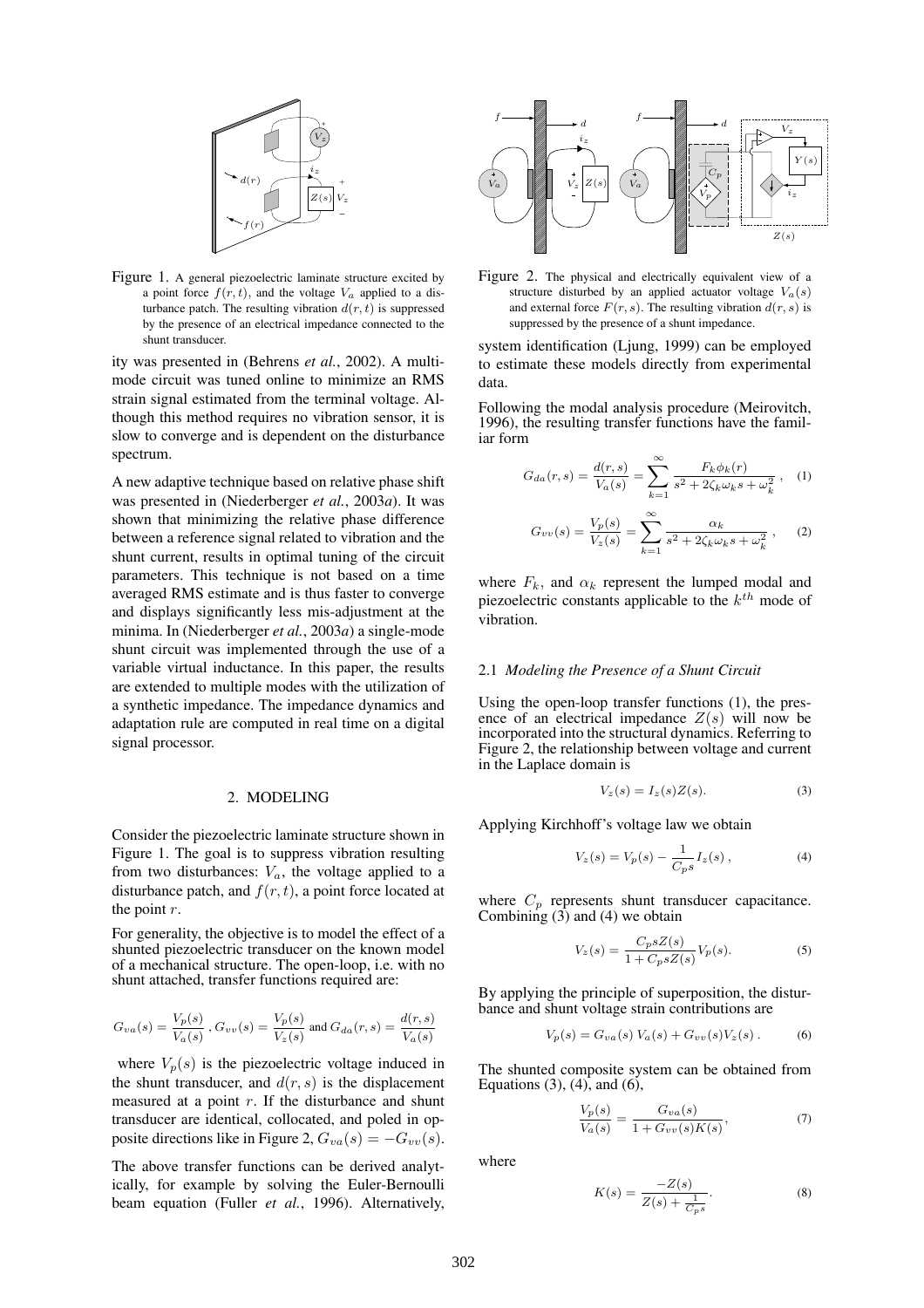

Figure 3. The strain-feedback interpretation of piezoelectric shunt damping with  $G_{vv}(s) = -G_{va}(s)$ .

The composite displacement transfer function can also be derived in a similar fashion,

$$
\frac{d(r,s)}{V_a(s)} = \frac{G_{da}(r,s)}{1 + G_{vv}(s)K(s)}.
$$
\n(9)

By again applying the principle of superposition, the effect of force disturbance  $\overline{F}(r, s)$  located at point r can be included,

$$
V_p(s) = \frac{G_{va}(s)V_a(s)}{1 + G_{vv}(s)K(s)} + G_{vf}(r,s)F(r,s) ,
$$
 (10)

$$
d(r,s) = \frac{G_{da}(r,s)V_a(s)}{1 + G_{vv}(s)K(s)} + G_{df}(r,s)F(r,s), \quad (11)
$$

where  $G_{df}(r, s)$  and  $G_{vf}(r, s)$  are the respective transfer functions from an applied force  $F(r, s)$  to the displacement  $d(r, s)$  and shunt transducer piezoelectric voltage  $V_p$ . i.e.

$$
G_{vf}(r,s) = \frac{V_p(s)}{F(r,s)} \quad G_{df}(r,s) = \frac{d(r,s)}{F(r,s)}.
$$
 (12)

From Equation (7) it can be concluded that the presence of an electrical shunt impedance parameterizes an equivalent collocated strain feedback controller. A diagrammatic representation of equation (7) is shown in Figure 3. Further interpretation and analysis can be found in (Moheimani *et al.*, 2003).

In section 4, where the experiments are presented, the transfer function  $G_{\nu}(r, s)$  from an actuator disturbance voltage  $V_a(s)$  to the velocity  $\nu(r, s)$  is measured to validate the performance of the proposed shunt controllers. This transfer function is defined as

$$
G_{\nu}(r,s) = \frac{\nu(r,s)}{V_a(s)} = sG_{da}(r,s).
$$
 (13)

### 3. ADAPTATION LAW

In this section, a new adaptation law for multi-mode resonant shunts is derived. First, the *relative phase adaptation* of single-mode  $R - L$  shunts is reviewed, then extended to multi-mode resonant shunts.

### 3.1 *Adaptive single-mode R-L Shunt*

As shown in Section 2, an electrical shunt impedance parameterizes an equivalent collocated strain feedback controller. If the impedance  $Z(s)$  is chosen as a series inductor-resistor network  $(R - L)$  shunt), a resonant shunt controller is obtained that significantly reduces the vibration associated with a single structural mode (Hagood and A. Von Flotow, 1991). As described in (Hanselka, 2002; Niederberger *et al.*, 2003*a*), the damping performance of resonant shunts is sensitive to environmental variation in the structural resonance frequencies and transducer capacitance. Online tuning of the inductance  $L$  is required to maintain optimal damping. To this end, adaptive techniques based on Root Mean Square (RMS) minimization (Hollkamp and T. F. Starchville. Jr., 1994), and relative phase shift (Niederberger *et al.*, 2003*a*) have been proposed. These two approaches, applied to an electromagnetic system are compared in (Niederberger *et al.*, submitted 2003*b*). In that instance, relative phase adaptation tunes faster with less misadjustment than the RMS methodology. In the following, a review and extension of the relative phase adaptation is presented.

Relative phase adaptation is based on adjusting the relative phase difference between the velocity and shunt current to  $-\pi/2$ . A simple multiplication and filter operation evaluates the relative phase difference. Consider Figure 2, where  $Z(s) = \overrightarrow{R} + sL$ . Inserting  $V_z(s) = I_z(s) \cdot (R + sL)$  into Equation (5) leads to

$$
I_z(s) = V_p(s) \frac{sC_p}{s^2 LC_p + sC_p R + 1}.
$$
 (14)

As  $V_p$  is dynamically proportional to the strain  $x(s)$  experienced by the piezoelectric transducer, i.e.  $V_P(s) = cx(s) = cv(s)/s$ , where c is a constant and  $v(s)$  is the velocity, the transfer function  $G_{Iv}(s)$  from the velocity  $\nu(s)$  to the current  $I_z(s)$  can be expressed as

$$
G_{I\nu}(s) = \frac{I_z(s)}{\nu(s)} = \frac{cC_p}{1 + sC_pR + s^2LC_p}.
$$
 (15)

The phase of  $G_{I\nu}(i\omega)$  is

$$
\angle (G_{I\nu}(j\omega)) = \phi_n = -\tan^{-1}\left(\frac{\omega C_p R}{1 - LC_p \omega^2}\right). \quad (16)
$$

According to (Hagood and A. Von Flotow, 1991), optimal tuning of the  $R - L$  shunt is achieved when  $\omega_n = 1/(LC_P)$ , where  $\omega_n$  is the structural resonance frequency of the nth mode. From Equation 16, one can see that this tuning condition can be reformulated by the condition  $\angle G_{I\nu}(j\omega_n) = -\pi/2$ . A function  $f_p(L, \omega_n) = sign\left(\angle(G_{I\nu}(j\omega_n)) + \frac{\pi}{2}\right)$  can be defined that reveals the required tuning direction of the inductance value. The discrete adaptation of  $L$  that tunes the nth mode is given by

$$
L_{k+1} = L_k + \alpha \cdot sign\left(f_p(L_k, \omega_n)\right) \tag{17}
$$

$$
= L_k + \alpha \cdot sign\left(\angle\left(G_{I\nu}(j\omega_n)\right) + \frac{\pi}{2}\right),
$$

where  $\alpha$  is the tuning constant. A direct evaluation of the phase angle is not straight-forward and complicates the adaptation scheme shown above. A practical alternative for evaluating the tuning direction is shown in the following. If we assume that the velocity  $\nu(t)$ and current  $I_z(t)$  are tonal, a reasonable assumption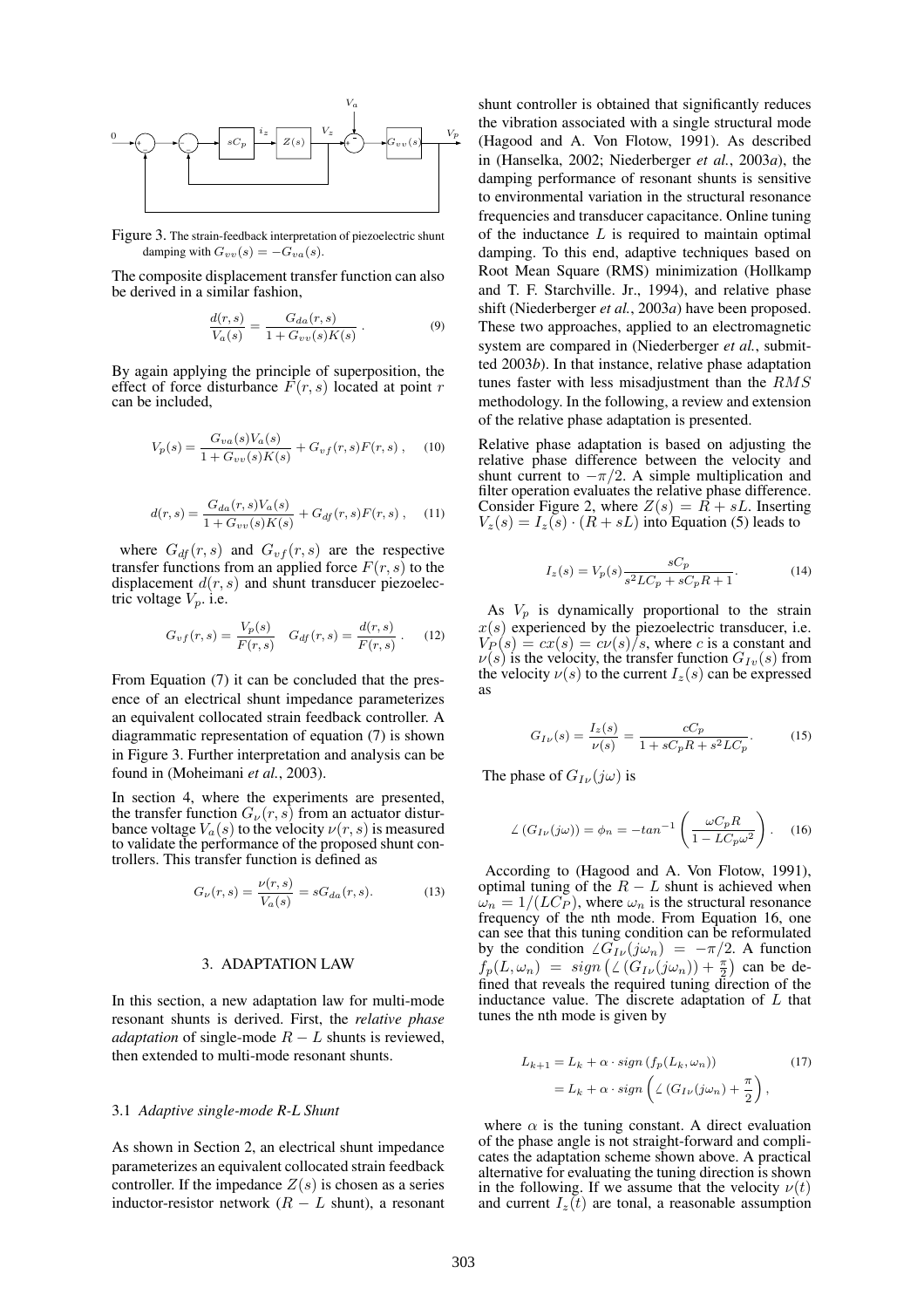as the resonances are very lightly damped, the multiplication of  $v(t) = sin(\omega_n t)$  with  $I_z(t)$  can be written as

$$
\nu(t) \cdot I_z(t) = \sin(\omega_n t) \cdot A_n \sin(\omega_n t + \phi_n),
$$

where  $\phi_n$  is the phase shift equal to  $\angle(G_{I\nu}(j\omega_n))$ and  $A_n = |G_{I\nu}(j\omega_n)|$ . After some manipulations, the following expression can be obtained

$$
\nu(t) \cdot I_z(t) = A_n \left( \frac{1}{2} \left( \cos(\phi_n) - \cos(2\omega_n t + \phi_n) \right) \right).
$$
 (18)

By low-pass filtering the above expression with a cut-off frequency below  $2\omega_n$ , the second term can be neglected and one gets

$$
g_{LP}(t) * [\nu(t) \cdot I_z(t)] = \frac{A_n}{2} \cdot \cos(\phi_n), \tag{19}
$$

where  $g_{LP}(t)$  represents the impulse response of a low-pass filter, and ∗ denotes the time domain convolution operator. It can be seen that

$$
sign (g_{LP}(t) * [\nu(t) \cdot I_z(t)]) = sign(cos(\phi_n))
$$
  
= sign  $\left( \angle (G_{I\nu}(j\omega_n)) + \frac{\pi}{2} \right)$ , (20)

for  $-\frac{3\pi}{2} < \phi_n < \frac{\pi}{2}$ . This technique constitutes a new means for evaluating the tuning direction. The discrete adaptation law can be rewritten as

$$
L_{k+1} = L_k + \alpha \cdot sign\left(g_{LP}(t) * [\nu(t) \cdot I_z(t)]\right). \tag{21}
$$

By removing the  $sign$  operator, effectively allowing the tuning rate to vary, the following continuous tuning law can be obtained

$$
\frac{dL(t)}{dt} = \beta \left( g_{LP}(t) * [\nu(t) \cdot I_z(t)] \right),\tag{22}
$$

where  $\beta$  is the tuning rate. Equation 22 represents the proposed relative phase adaptation law for singlemode  $R - L$  shunts.

#### 3.2 *Adaptive Resonant Multi-Mode Shunts*

Multi-mode shunt damping techniques were introduced to allow the control of multiple structural modes with a single piezoelectric transducer. (Wu, 1996) proposed the so-called current-blocking techniques where a parallel capacitor and inductor are inserted in series with each single-mode shunt branch. One associated problem is the required circuit size to damp 3 or more modes, the order of the shunt circuit increases quadratically as the number of modes to be damped increases. Current-flowing circuits (Behrens *et al.*, 2002), such as that pictured in Figure 4, are easier to tune and increase only linearly in order as a greater number of modes are to be shunt damped simultaneously. At a specific frequency  $\omega_i$ , the inductor capacitor network  $C_{Fi} - L_{Fi}$  allows current to flow through the rest of the branch, at all other frequencies the branch appears



Figure 4. Current-flowing circuit and its simplification

approximately as an open circuit. The damping inductor and resistor  $L_{Si} - R_{Si}$  acts analogous to a singlemode shunt circuit at the frequency  $\omega_i$ . The circuit is simplified by combining the series inductors  $L_{Fi}$  and  $L_{Si}$  to  $L_i$  (Figure 4 bottom).

In the following, the inductive elements in a currentflowing circuit will be adapted online to compensate for variation in structural resonance frequencies and transducer capacitance. In previous multi-mode techniques, the inductors have been tuned by minimizing a signal related to the RMS strain (Fleming and Moheimani, 2003*a*). The branch inductor values were updated using a gradient search algorithm. As the performance function is rather flat around the optimum, this strategy is slow to converge and is prone to misadjustment after the minimum has been reached. A new technique based on relative phase adaptation will now be presented.

First, due to the series  $C_{Fi} - L_{Fi}$  network, we notice that each branch can be regarded independently. The series  $C_{Fi} - L_{Fi}$  network has zero impedance for  $\omega = \frac{1}{\sqrt{C_{Fi}L_{Fi}}}$  and has high impedance at all other frequencies. Therefore, the transfer function from structural velocity to the current  $I_i$  in the ith branch can be written around the ith modal resonance frequency  $(s \approx j\omega_i)$  as

$$
G_i(s) = \frac{I_n(s)}{\nu(s)} = \frac{c}{s} \cdot \frac{s/L_i}{s^2 + s\frac{R_i}{L_i} + \frac{C_i + C_p}{C_p C_i L_i}},
$$
(23)

where the electrical resonance frequency is

$$
\omega_{i_{el}}^2 = \frac{C_i + C_P}{C_i C_P L_i} = \frac{1}{L_i C_{eq_i}}.
$$
\n(24)

The phase of  $G_i(j\omega)$  becomes

$$
\angle(G_i(j\omega)) = -\tan^{-1}\left(\frac{\omega R_i/(L_i)}{(C_i + C_p)/(C_i C_p L_i) - \omega^2}\right)
$$

and is  $-\pi/2$  for  $\omega_i = 1/\sqrt{C_{eq_i}L_i}$  with  $C_{eq_i}$  =  $(C_i + C_p)/(C_i C_p)$ . Thus we can use relative phase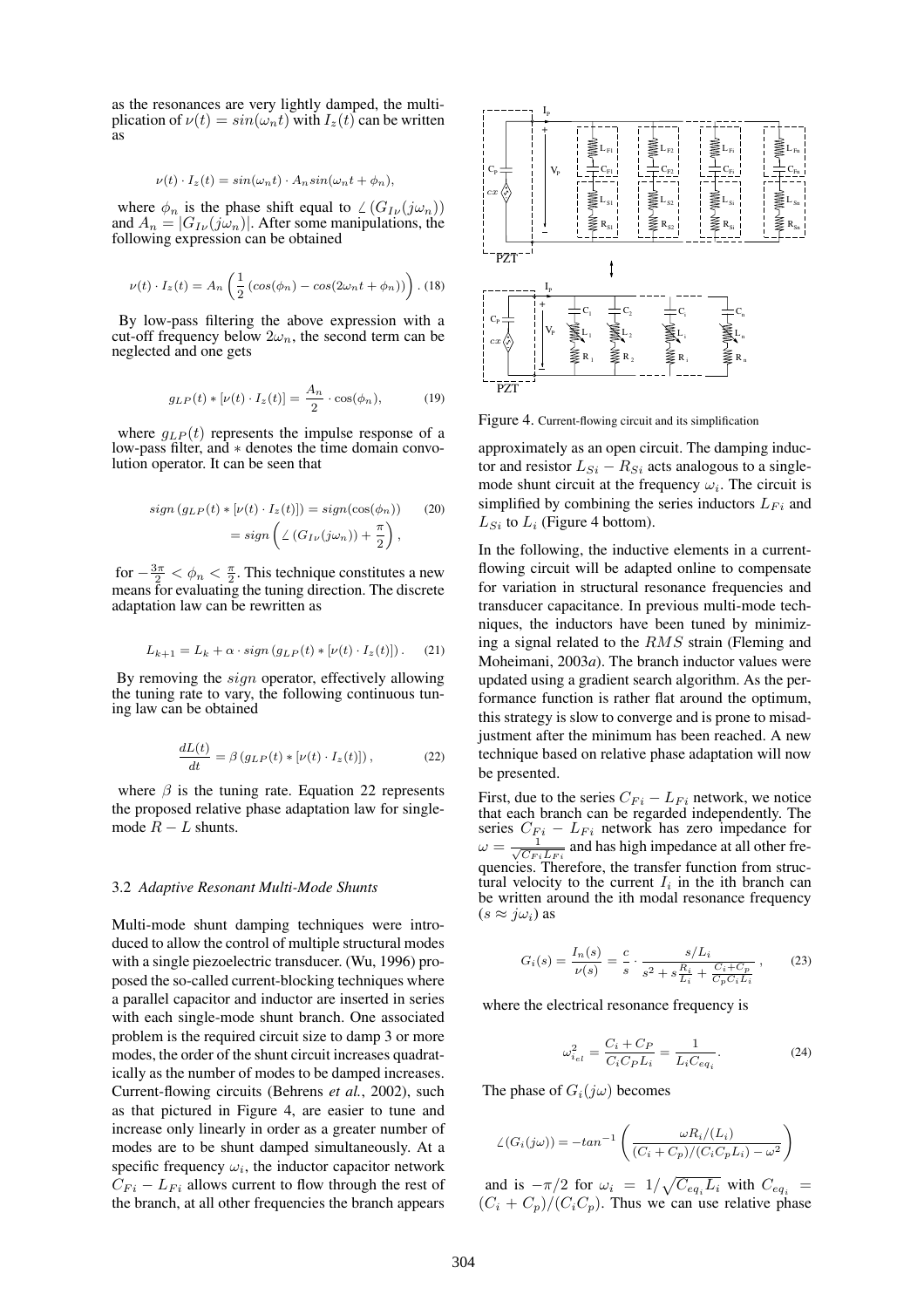

Figure 5. Experimental piezoelectric laminated cantilever structure.

adaptation to tune the ith branch to the corresponding mechanical mode. As the branches naturally bandpass filter the current at the corresponding resonance frequency, no additional bandpass filters for the current signal are necessary. Velocity bandpass filters are not required either as long as the mechanical resonance frequencies are not harmonic. The adaptation of the inductor vector  $L(s)$  is

$$
\frac{\partial \bar{L}(s)}{\partial t} = \begin{pmatrix} \dot{L}_1(t) \\ \dot{L}_2(t) \\ \vdots \\ \dot{L}_n(t) \end{pmatrix} = \begin{pmatrix} \alpha_1 \cdot g_{LP}^1(t) * [\nu(t) \cdot I_1(t)] \\ \alpha_2 \cdot g_{LP}^2(t) * [\nu(t) \cdot I_2(t)] \\ \vdots \\ \alpha_n \cdot g_{LP}^n(t) * [\nu(t) \cdot I_n(t)] \end{pmatrix}
$$

where  $\alpha_i$  is the  $i^{th}$  tuning rate, and  $g_{LP}^i(t)$  is the ith low-pass filter with a cut-off frequency below  $2\omega_i$ .

### 4. EXPERIMENTS

In this section, relative phase adaptation is used to tune and maintain the optimal performance of a two mode resonant shunt damping circuit. The experiments were carried out on a cantilevered piezoelectric laminate beam at the Laboratory for Dynamics and Control of Smart Structures, University of Newcastle, Australia.

### 4.1 *Synthetic Impedance*

As shown in Figure 2, an arbitrary impedance can be implemented with a voltage measurement, signal filter, and current source. A dSpace 1005 system was used to implement all of the filtering and processing tasks. More details on the construction of the electronics can be found in (Fleming and Moheimani, 2003*b*).

### 4.2 *Damping of a Piezoelectric Laminated Beam*

The experimental structure is a uniform aluminum beam with rectangular cross-section. The set-up is displayed in Figure 5. Two identical piezoelectric patches are laminated symmetrically onto the front and back faces of the beam. One patch generates strain disturbance in the beam. The adaptive shunt impedance is connected to the other patch.

The second and third modes of the cantilever beam are damped using the online-tuned multi-mode resonant shunt. We examine the behavior of the adaptive shunt



Figure 6. a) Time evolution of the inductance values  $L_{S2}$  and  $L_{S3}$  after a step change in the resonance frequencies. b) Magnitude of  $G_{\nu}(s)$  as a function of time, after a change in the resonance frequencies.



Figure 7. Magnitude of the transfer functions  $G_{\nu}(r, s)$  during adaptation. At time  $t = 10$  s, the modal frequency changes. In the following plots 3 to 6, the relative phase adaptation is re-tuning until the optima is reached again in plot 6.

subject to a step change in the structural resonance frequencies. The modal frequencies are disturbed by attaching an additional mass to the cantilever beam. The second mode moves from 69.5 Hz to 71.2 Hz, and the third mode from 201.2 Hz to 192.6 Hz. In Figure 7-1, the multi-mode shunt is optimally tuned and the corresponding inductances are  $L_{S2} = 44.5$  H and  $L_{S3} = 4$  H (see Figure 6 a). The additional mass is then attached effectively detuning the multi-mode shunt. In the following plots 3 to 6 of Figure 7, the relative phase adaptation is re-tuning until the optima is reached again in plot 6. The tuning behavior can also be observed in Figure 6 a) where the initial inductances are  $L_{S2} = 44.5$  H and  $L_{S3} = 4$  H (optimal). After the additional mass is attached, the inductance values tune to  $L_{S2} = 34.5$  H and  $L_{S3} = 7.5$  H. The evolution of the magnitude transfer-function  $G_{\nu}(r, s)$ during adaptation is shown in Figure 6 b).

4.2.1. *Sensitivity Analysis* This section analyzes the sensitivity of the tuning law. Figure 8 a) shows the tuning direction of  $L_{S2}$ , i.e.  $sign\left(g_{LP}^2(t) * [I_2(t) \cdot \nu(t)]\right)$ , as a function of  $L_{S2}$  and  $L_{S3}$ . As desired, the tuning direction is dependent only on  $L_{S2}$ . The tuning direction of  $L_{S3}$  is shown in Figure 8 b) and it is dependent only on  $L_{S3}$ . From these plots we can ascertain that there is no cross correlation between the tuning of  $L_{S2}$  and  $L_{S3}$ , and that each current-flowing branch operates independently over the range examined.